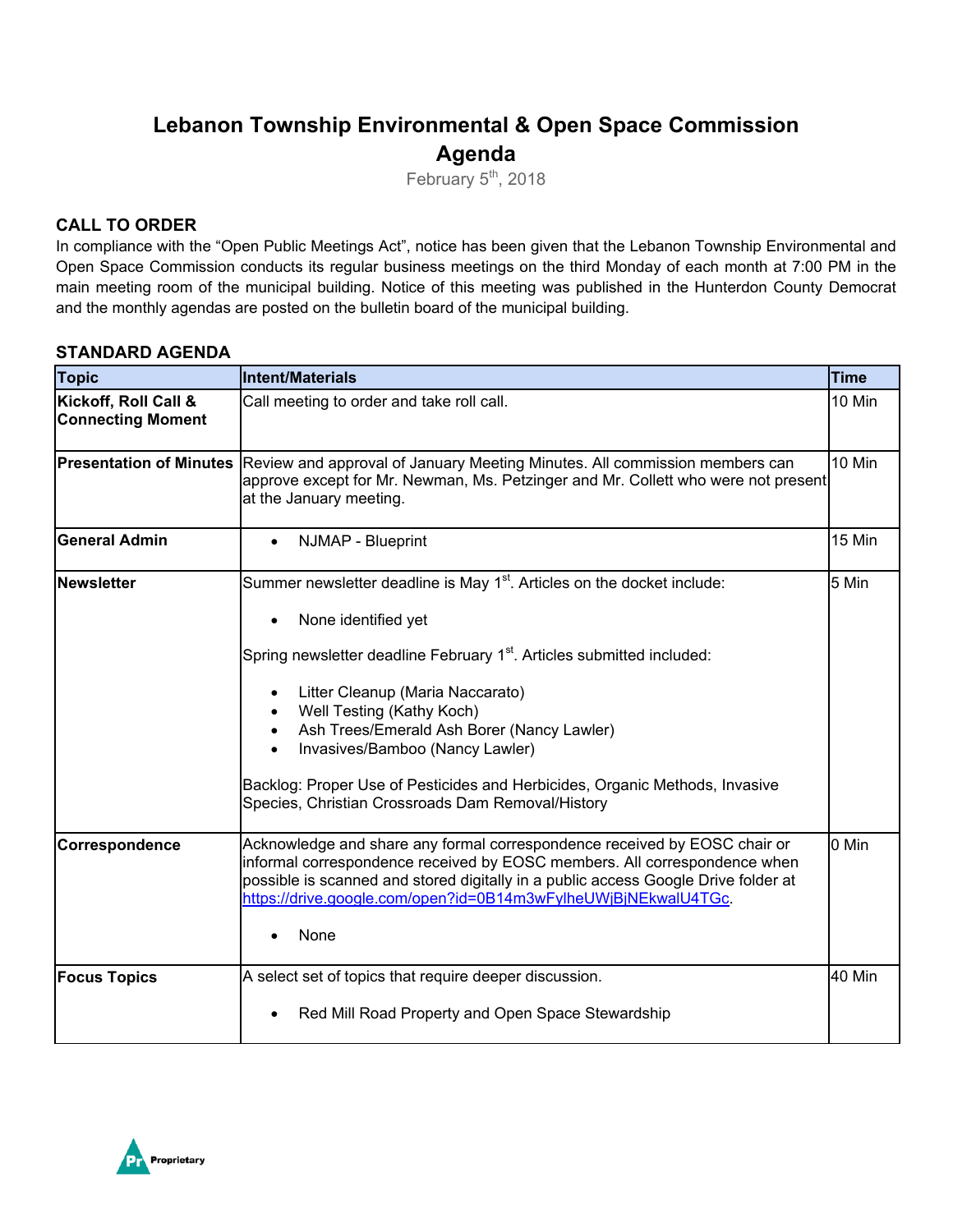| <b>Topic</b>   | <b>Intent/Materials</b>                                                                                                                                                                                                                                                                                                                                                                                                                                                                       | <b>Time</b> |
|----------------|-----------------------------------------------------------------------------------------------------------------------------------------------------------------------------------------------------------------------------------------------------------------------------------------------------------------------------------------------------------------------------------------------------------------------------------------------------------------------------------------------|-------------|
| <b>Reports</b> | Provide updates on the following standard topics below; any pre-submitted updates<br>are included in <b>Attachment 1.</b><br><b>Program Reports</b><br>Litter Cleanup (Naccarato)<br>Well Testing (Koch)<br>LT Fall Fest (Duckworth)<br>$\bullet$<br><b>Project Reports</b><br>NJ Water Supply Property Agreement Refresh (Mickley)<br>$\bullet$<br>Conservation Easement Assessment (Duckworth)<br><b>Parcel Reports</b><br>Block 24, Lot 16 - Hickory Run Rd. DEP Preservation<br>$\bullet$ | 10 Min      |
|                | Block 36, Lot 17 - Partial Preservation "Goracy Trail"<br>Block 35, Lot 88 - Preservation "Red Mill Road"<br>Block 10, Lot 41 - Hagedorn/Voorhees Link<br>Pt. Mountain/Teetertown Link<br><b>Administrative Reports</b><br>EOSC Budget (Duckworth)<br>$\bullet$<br>Planning Board (Duckworth)<br>Highlands Act (Duckworth)<br>$\bullet$<br>Musconetcong Watershed Association (Henriksen)<br>$\bullet$<br>Raritan Headwaters Association (Lawler)<br>Sustainable Jersey (Duckworth)           |             |

### **Attachment 1: Reports**

#### **Block 36, Lot 17 Partial Preservation "Goracy Trail"**

As per Ms. Hardy on 05-Feb-2018, Mayor Schmidt & the Landowner Vi Giaquinto met with a local lawyer who has experience in land preservation on Friday, February 2, 2018, to discuss the Contract. We understand the lawyer will be acting on behalf of Vi, so he will forward any comments he has on the Contract to the Mayor for Township review & comment. Once the Contract terms are agreed upon by all parties, the contract will be signed by Vi and then the Township committee can commence with appointing a surveyor.

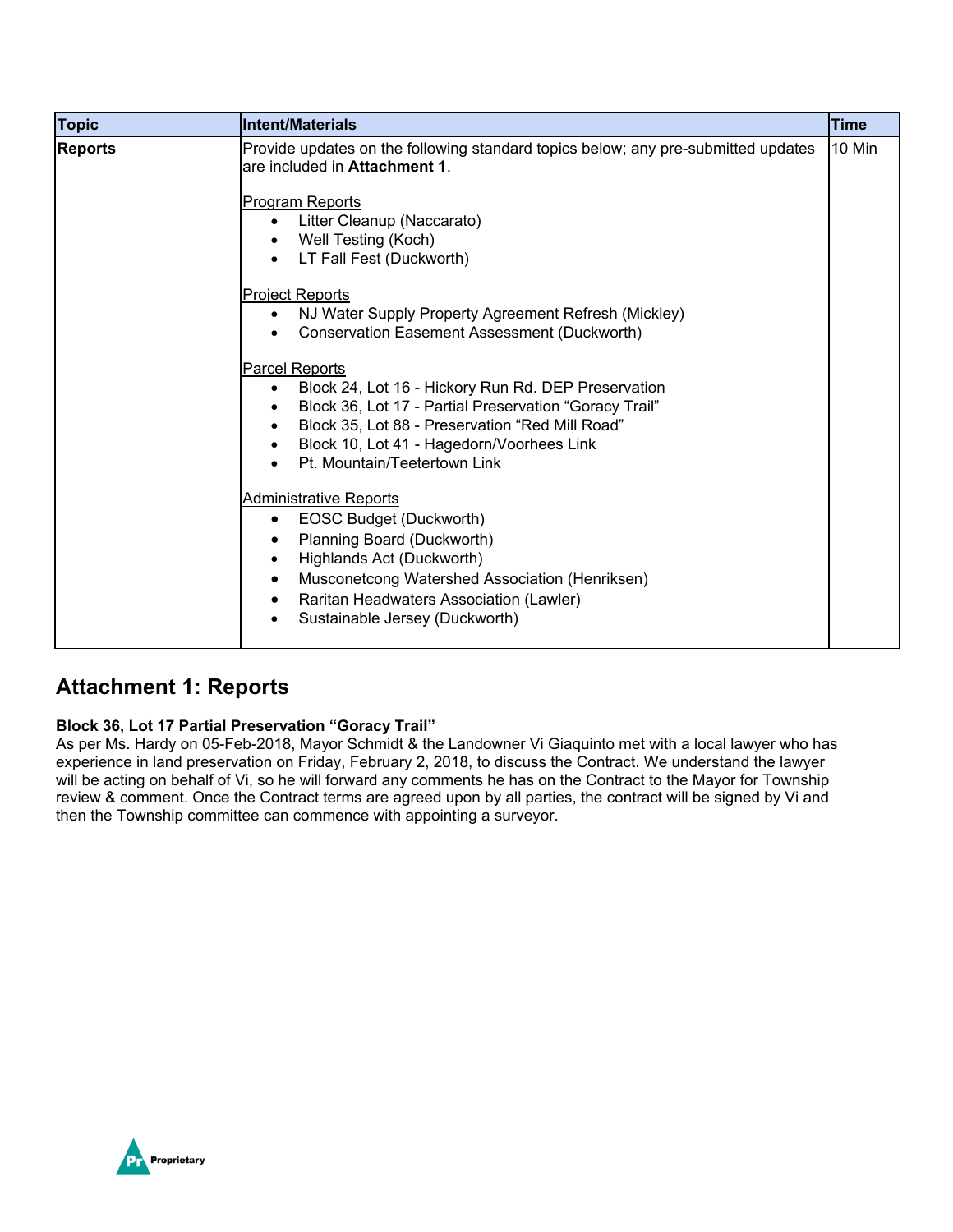# **Lebanon Township Environmental & Open Space Commission Minutes**

February 5<sup>th</sup>, 2018

### **ROLL CALL**

| <b>EOSC Member</b>      | <b>Role</b>                      | <b>Attendance</b> |
|-------------------------|----------------------------------|-------------------|
| Adam Duckworth          | Chairman, Planning Board Liaison | Χ                 |
| <b>Sharon Petzinger</b> | Member                           |                   |
| Warren Newman           | Member                           | <b>No</b>         |
| Erik Jan Henriksen      | Member                           | <b>No</b>         |
| Nancy Lawler            | Member                           | X                 |
| Sharon Hardy            | Member                           | ΙX                |
| <b>Adam Mickley</b>     | Member                           | Х                 |
| Kathy Koch              | Alternate 1                      | X                 |
| <b>Marty Collett</b>    | Alternate 2                      | Х                 |

#### **MEETING MINUTES**

| <b>Topic</b>                                     | <b>Intent/Materials</b>                                                                                                                                                                                                                                                                                                                                                                                                                                                                                                                                                                                                                                                                                                                               | <b>Time</b> |
|--------------------------------------------------|-------------------------------------------------------------------------------------------------------------------------------------------------------------------------------------------------------------------------------------------------------------------------------------------------------------------------------------------------------------------------------------------------------------------------------------------------------------------------------------------------------------------------------------------------------------------------------------------------------------------------------------------------------------------------------------------------------------------------------------------------------|-------------|
| Kickoff, Roll Call &<br><b>Connecting Moment</b> | Call meeting to order and take roll call.<br><b>Minutes:</b> The meeting was called to order at 7:11PM. In addition to EOSC members<br>noted above, Mayor Schmidt and Committeeman Laul were in attendance.                                                                                                                                                                                                                                                                                                                                                                                                                                                                                                                                           | 10 Min      |
| <b>Presentation of Minutes</b>                   | Review and approval of January Meeting Minutes. All commission members can<br>approve except for Mr. Newman, Ms. Petzinger and Mr. Collett who were not present<br>at the January meeting.<br>Minutes: A motion was made by Ms. Koch, seconded by Ms. Lawler and<br>unanimously approved.                                                                                                                                                                                                                                                                                                                                                                                                                                                             | 10 Min      |
| <b>General Admin</b>                             | NJMAP - Blueprint<br>Minutes: Mr. Duckworth introduced "NJMAP Blueprint" to the team which was made<br>aware to him by Mayor Schmidt prior to the meeting. It is a mapping tool that assists<br>with the identification of preservation priorities. Ms. Petzinger said she had not seen<br>this but that the State is doing something similar. It will be interesting to see how the<br>state criteria for preservation prioritization align with Blueprint.<br>Ms. Hardy stated that the location of the volunteer picnic is being reconsidered for<br>this year and asked the team if their preference was for a picnic as in recent years or<br>a more formal venue. After discussion, the team agreed a picnic in Memorial Park is<br>preferable. | 15 Min      |

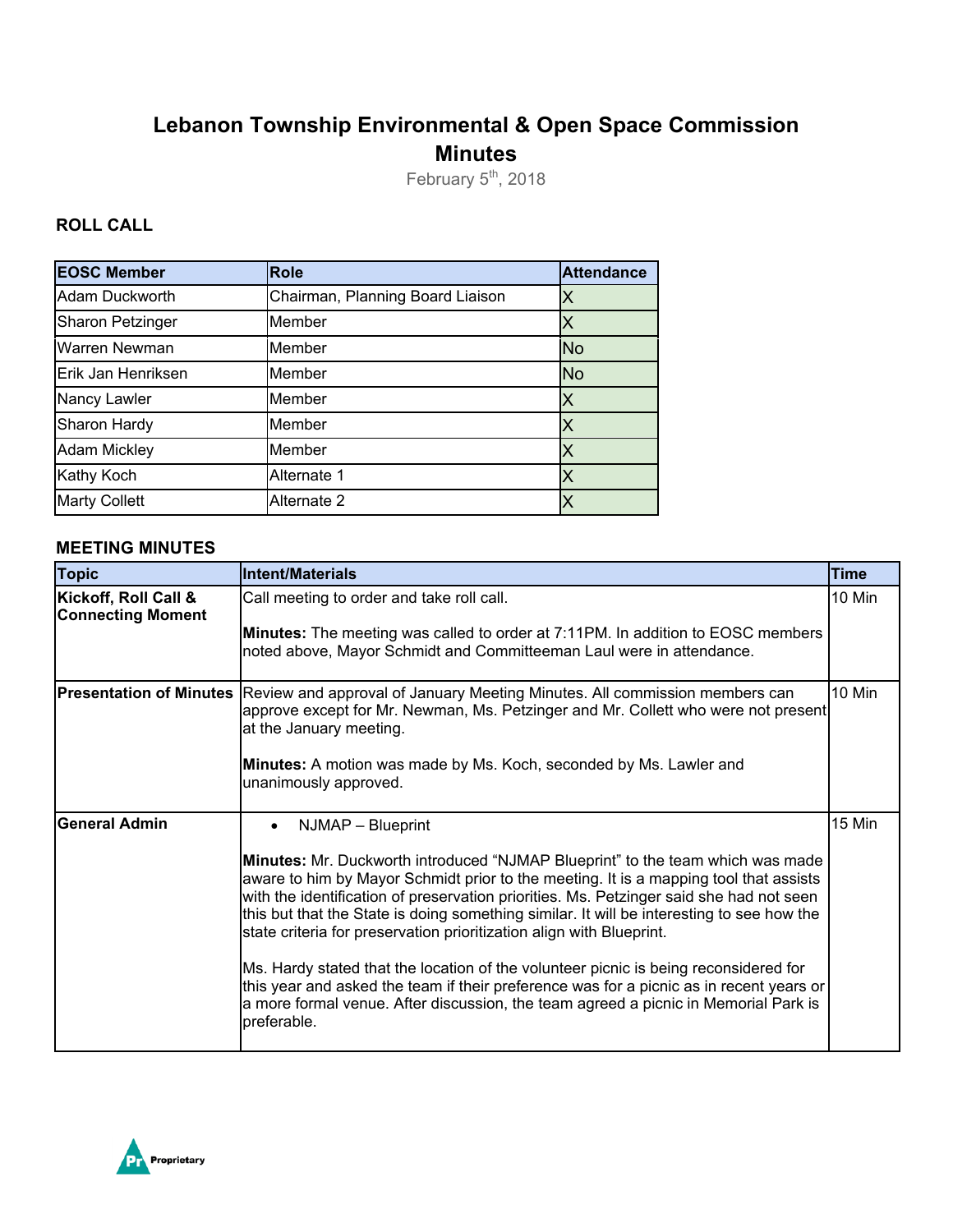| <b>Topic</b>        | Intent/Materials                                                                                                                                                                                                                                                                                                                                                                                                                                                                                                                                                                                                                                                                                                                                                                                    | <b>Time</b> |
|---------------------|-----------------------------------------------------------------------------------------------------------------------------------------------------------------------------------------------------------------------------------------------------------------------------------------------------------------------------------------------------------------------------------------------------------------------------------------------------------------------------------------------------------------------------------------------------------------------------------------------------------------------------------------------------------------------------------------------------------------------------------------------------------------------------------------------------|-------------|
| <b>Newsletter</b>   | Summer newsletter deadline is May 1 <sup>st</sup> . Articles on the docket include:                                                                                                                                                                                                                                                                                                                                                                                                                                                                                                                                                                                                                                                                                                                 | 5 Min       |
|                     | None identified yet                                                                                                                                                                                                                                                                                                                                                                                                                                                                                                                                                                                                                                                                                                                                                                                 |             |
|                     | Spring newsletter deadline February 1 <sup>st</sup> . Articles submitted included:                                                                                                                                                                                                                                                                                                                                                                                                                                                                                                                                                                                                                                                                                                                  |             |
|                     | Litter Cleanup (Maria Naccarato)<br>Well Testing (Kathy Koch)                                                                                                                                                                                                                                                                                                                                                                                                                                                                                                                                                                                                                                                                                                                                       |             |
|                     | Ash Trees/Emerald Ash Borer (Nancy Lawler)<br>$\bullet$<br>Invasives/Bamboo (Nancy Lawler)<br>$\bullet$                                                                                                                                                                                                                                                                                                                                                                                                                                                                                                                                                                                                                                                                                             |             |
|                     | Backlog: Proper Use of Pesticides and Herbicides, Organic Methods, Invasive<br>Species, Christian Crossroads Dam Removal/History                                                                                                                                                                                                                                                                                                                                                                                                                                                                                                                                                                                                                                                                    |             |
|                     | Minutes: Ms. Lawler stated she would like to write one on the proper use of<br>pesticides and herbicides for the summer newsletter. Ms. Petzinger volunteered to<br>collaborate with her. Mr. Duckworth stated that it would be a good time to highlight<br>the Red Mill property, both the historical and environmental aspects. The property<br>should be named by then and the cleanup will have taken place so there will be<br>plenty to write about.                                                                                                                                                                                                                                                                                                                                          |             |
| Correspondence      | Acknowledge and share any formal correspondence received by EOSC chair or<br>informal correspondence received by EOSC members. All correspondence when<br>possible is scanned and stored digitally in a public access Google Drive folder at<br>https://drive.google.com/open?id=0B14m3wFylheUWjBjNEkwalU4TGc.                                                                                                                                                                                                                                                                                                                                                                                                                                                                                      | 0 Min       |
|                     | None                                                                                                                                                                                                                                                                                                                                                                                                                                                                                                                                                                                                                                                                                                                                                                                                |             |
|                     | Minutes: Mr. Duckworth stated he received no correspondence and asked the team<br>if anyone else had. There was none.                                                                                                                                                                                                                                                                                                                                                                                                                                                                                                                                                                                                                                                                               |             |
| <b>Focus Topics</b> | A select set of topics that require deeper discussion.                                                                                                                                                                                                                                                                                                                                                                                                                                                                                                                                                                                                                                                                                                                                              | 40 Min      |
|                     | Red Mill Road Property and Open Space Stewardship                                                                                                                                                                                                                                                                                                                                                                                                                                                                                                                                                                                                                                                                                                                                                   |             |
|                     | Minutes: Mr. Duckworth shared his vision for hosting a community cleanup day on<br>the recently preserved Red Mill Road property and asked for input. The team agreed<br>it would be a good idea. Dates in April were discussed and it was acknowledged that<br>both RHA and MWA have their river cleanups on April 14 <sup>th</sup> so that day should be<br>avoided. Mr. Duckworth indicated he would not be available on April $7th$ and while<br>that wouldn't prevent the team from hosting it on that day, someone else would need<br>to be the primary point person for the event. The team agreed that April 21 $^{\text{st}}$ is the<br>best day with April 28 <sup>th</sup> as a rain date. No team members had a conflict at this time<br>with being present on April 21 <sup>st</sup> . |             |
|                     | Mr. Duckworth suggested a number of activities that they might target for the event,<br>such as installing park signage, litter cleanup, trail development along the mill race<br>and the river, bamboo removal and invasive species remediation. After discussion, it<br>was suggested we generally focus on trail building and litter cleanup; other things<br>can be done later. Ms. Lawler suggested having a Township historian present in<br>case things were discovered that might have historical value.                                                                                                                                                                                                                                                                                    |             |
|                     | Mayor Schmidt asked about naming the park and Mr. Duckworth summarized the                                                                                                                                                                                                                                                                                                                                                                                                                                                                                                                                                                                                                                                                                                                          |             |